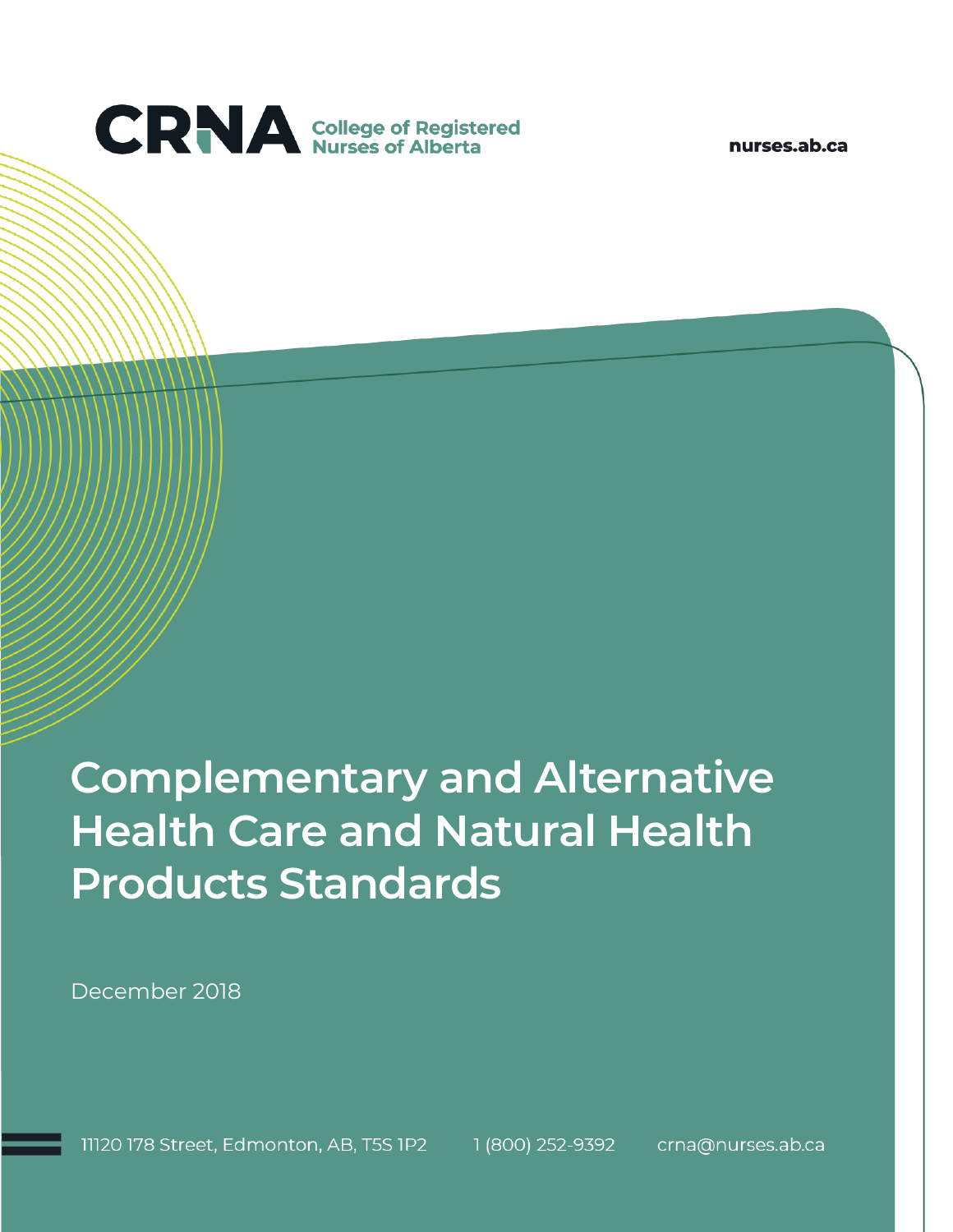

Approved by the College and Association of Registered Nurses of Alberta (CARNA) Council, December 2018.

CARNA is operating as the College of Registered Nurses of Alberta (CRNA).

Use of this document is permitted for the purposes of education, research, private study or reference.

Ensure you are using the current version of this document by visiting our website.

College of Registered Nurses of Alberta 11120 – 178 Street Edmonton, AB T5S 1P2

Phone: 780.451.0043 (in Edmonton) or 1.800.252.9392 (Canada-wide) Fax: 780.452.3276 Email: *[practice@nurses.ab.ca](mailto:practice@nurses.ab.ca)* Website: *[nurses.ab.ca](http://www.nurses.ab.ca/)*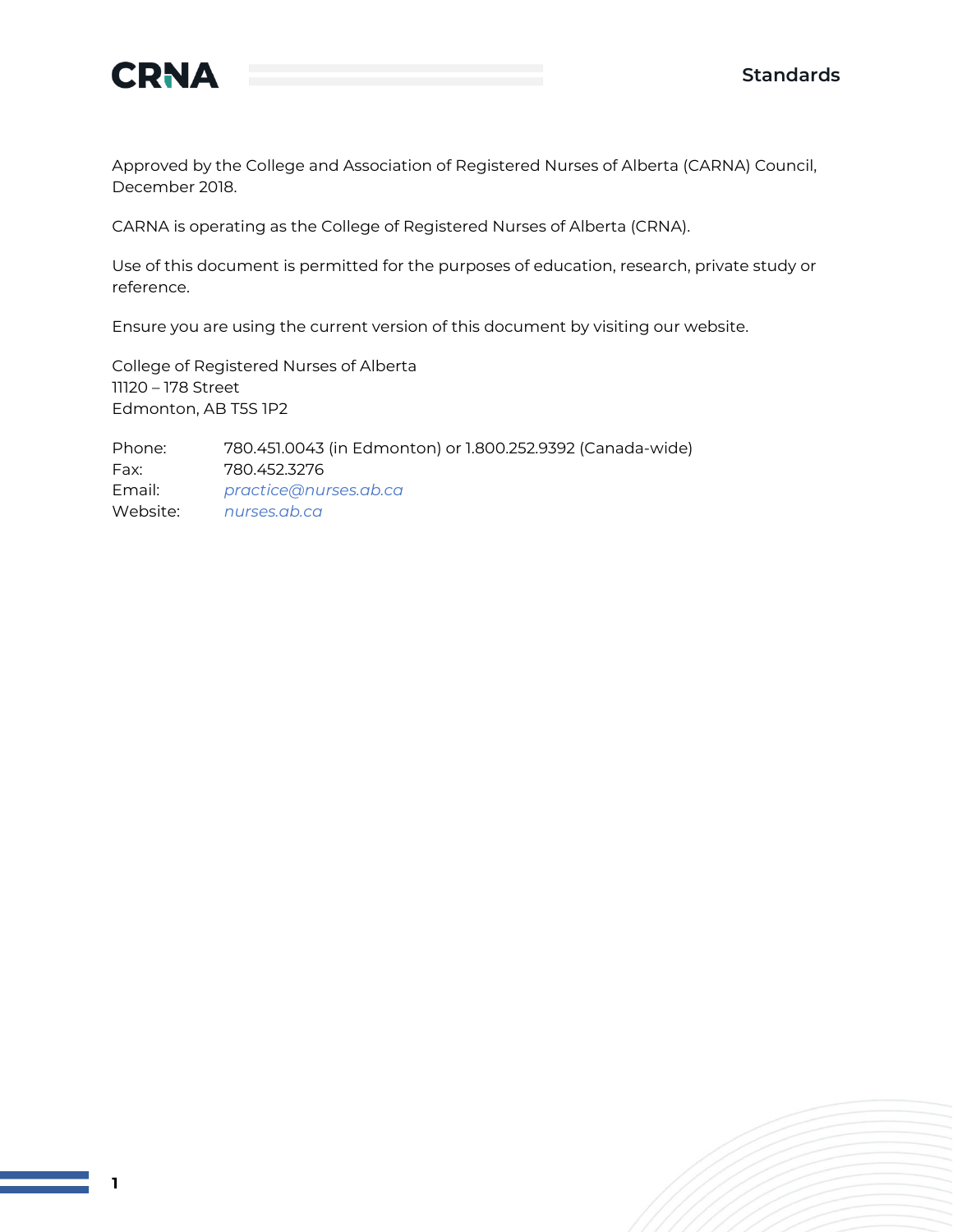

### **Table of Contents**

| COMPLEMENTARY AND ALTERNATIVE HEALTH CARE AND NATURAL HEALTH PRODUCTS                             |
|---------------------------------------------------------------------------------------------------|
| STANDARDS FOR COMPLEMENTARY AND ALTERNATIVE HEALTH CARE AND NATURAL                               |
|                                                                                                   |
|                                                                                                   |
| APPENDIX A: GUIDELINES FOR DETERMINING IF A SPECIFIC INTERVENTION SHOULD                          |
| GUIDELINE ONE: ASSESSMENT OF CLIENT NEED, INTENT AND PURPOSE OF THE RESTRICTED ACTIVITY           |
| GUIDELINE TWO: KNOWLEDGE AND SKILL TO PERFORM THE RESTRICTED ACTIVITY INTERVENTION SAFELY         |
| <b>GUIDELINE THREE: IDENTIFICATION AND ESTABLISHMENT OF POLICIES AND PROCEDURES TO FACILITATE</b> |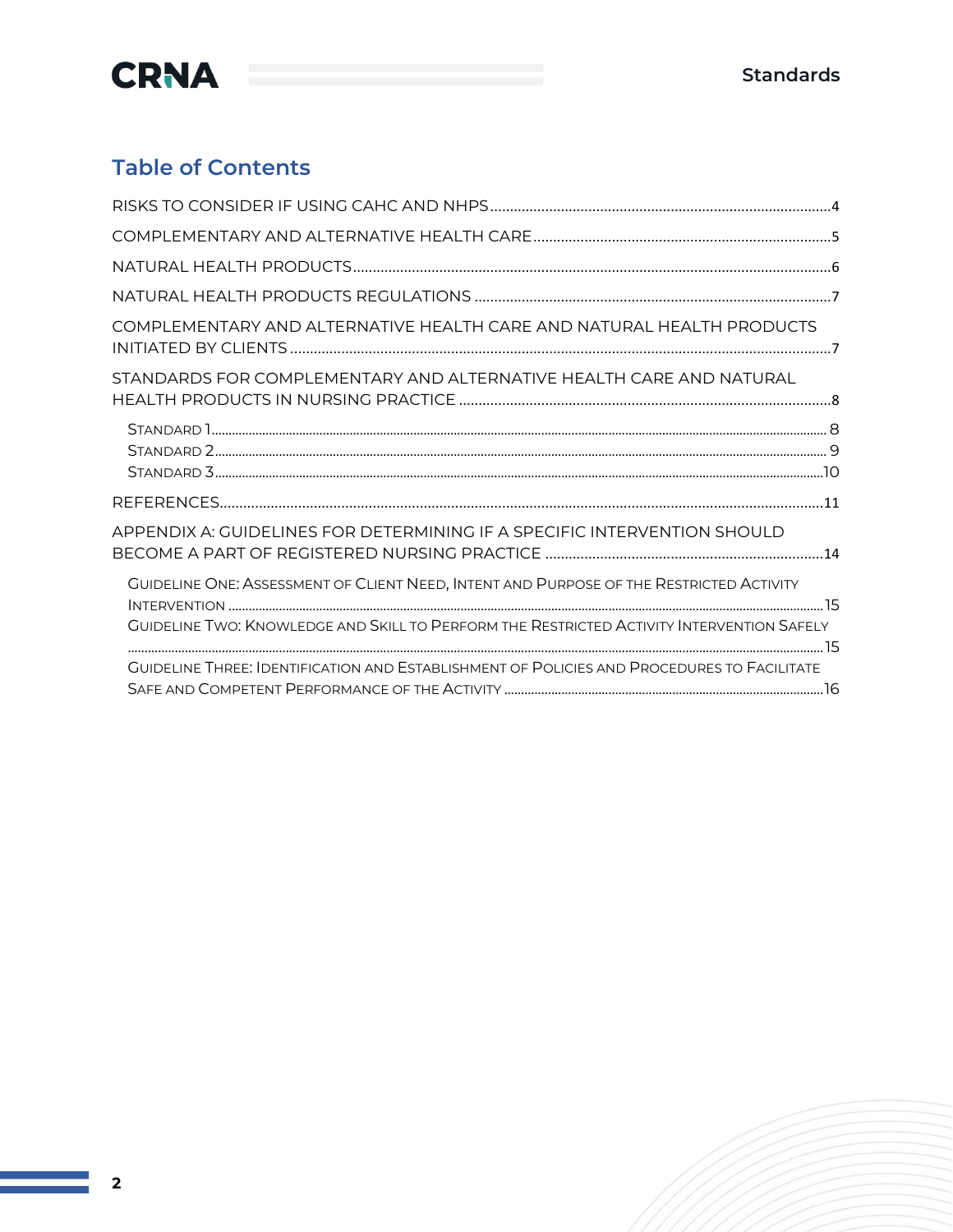

The purpose of this document is to provide expectations and direction for regulated members<sup>1</sup> who:

- use complementary and alternative health care (CAHC) as an adjunct within their nursing practice;
- have clients who wish to or are using CAHC; and/or
- recommend or provide advice on the use of natural health products (NHPs).

Regulated members in all areas of practice have encountered situations, questions, or concerns related to CAHC and NHPs. Schedule 24 of the *Health Professions Act* (HPA) (2000) states in their practice, regulated members "….assist individuals, families, groups and communities to achieve their optimal physical, emotional, mental, and spiritual health and well-being".

Regulated members may be interested in using CAHC and NHPs in their practice, because of the emphasis on a holistic and natural approach to care. The guidelines for determining if a specific intervention should become part of nursing practice are outlined in the *Health Professions Act: Standards for Registered Nurses in the Performance of Restricted Activities* (2005) (Appendix A). These guidelines can be used to determine if a specific CAHC treatment would be appropriate as an adjunct to nursing practice in a particular setting.

The practice of all regulated members is grounded in the College and Association of Registered Nurses of Alberta (CARNA) *Practice Standards for Regulated Members* (2013) and the Canadian Nurses Association (CNA) *Code of Ethics for Registered Nurses (*2017). Other CARNA documents that provide direction and guide practice related to CAHC and NHPs include:

- *Documentation Standards for Regulated Members* (2013)
- *Medication Guidelines* (2015)
- *Health Professions Act: Standards for the Performance of Restricted Activities* (2005)
- *Scope of Practice for Registered Nurses* (2011)
- *Scope of Practice for Nurse Practitioners* (2017)
- *[Prescribing Standards for Nurse Practitioners](http://www.nurses.ab.ca/content/dam/carna/pdfs/DocumentList/Standards/NP_PrescribingStandards_June2018.pdf)* (2018)

<sup>&</sup>lt;sup>1</sup> The term "regulated member" includes registered nurses (RN), nurse practitioners (NP), certified graduate nurses (CGN), graduate nurses (GN), graduate nurse practitioners (GNP), and courtesy permit holders.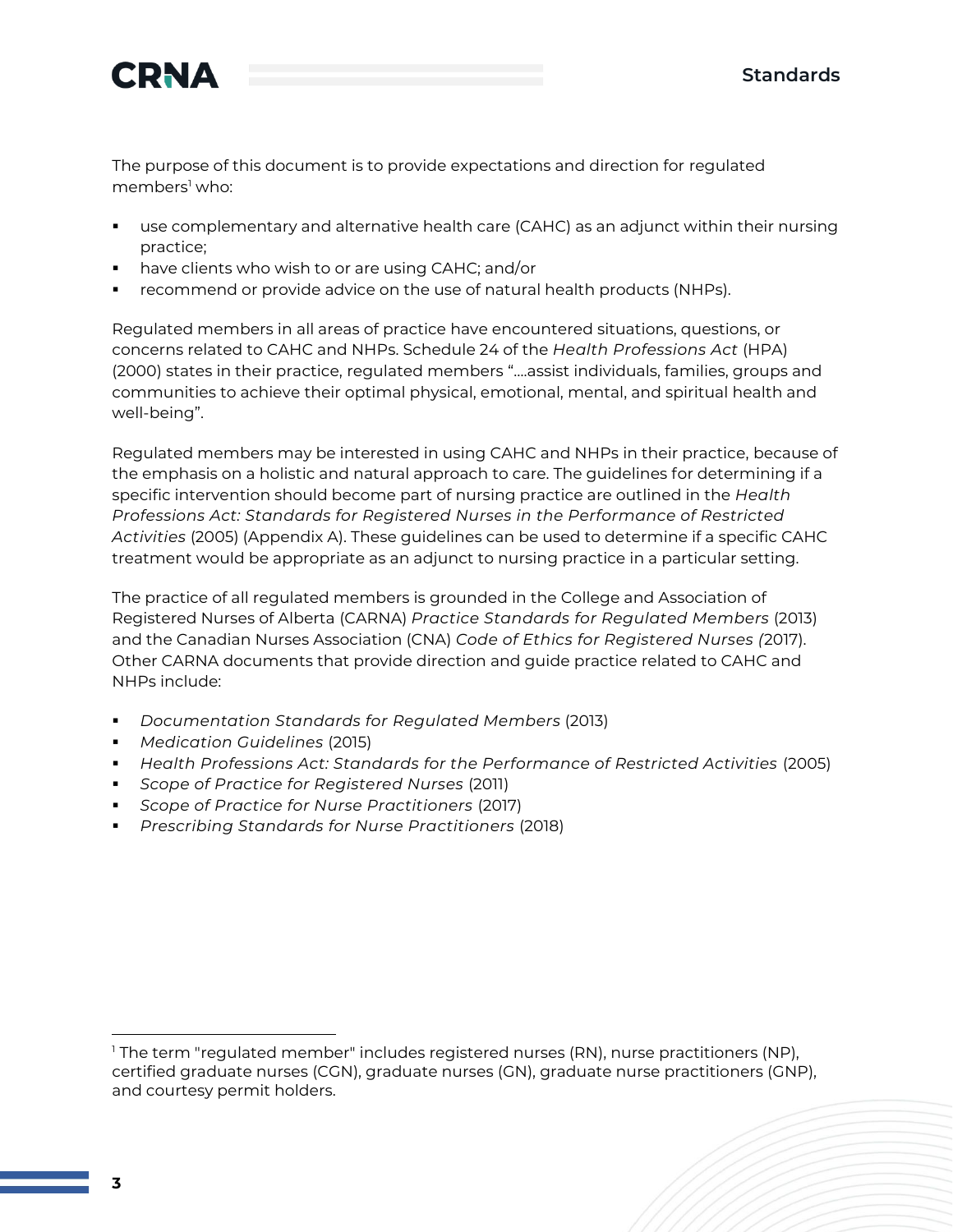## **CRNA**

# **Risks to Consider if using CAHC and NHPs**

There are several risk factors the regulated member should consider in relation to CAHC and NHPs when collaborating with the client and their family and the interprofessional healthcare team in the development of a holistic care plan:

- Nearly two-thirds of CAHC users have reported not discussing their use of CAHC therapies or NHPs with their primary care provider (Kramlich, 2014), so the risk of interactions and impact on other treatments and therapies will be unknown.
- **EXECT** Clients who have an acute or chronic illness and have chosen a CAHC or NHPs may refuse or exclude conventional health-care treatment.
- **EXECT** Clients may delay a health-care assessment of their health concern and use CAHC and NPHs on the basis of self-diagnosis.
- **EXECT** Clients may spend considerable funds on therapies not covered by insurance and be at risk of financial hardship or difficulty.
- Clients who independently use CAHC and/or NHPs in conjunction with prescribed conventional health-care treatments may not have knowledge of the contraindications and associated risks of these treatments and therapies.
- Women of childbearing age who are pregnant or breastfeeding, and older adults using herbal or nutritional supplements without the guidance of a health-care professional may not be aware of potential risks due to age and physical status.
- **•** Clients presenting with atypical symptoms or failure to respond to prescribed therapy may have not disclosed their use of CAHC or NHPs.

Accurate and timely assessments, planning, implementation, and evaluation are integral components of the care a registered nurse (RN) or nurse practitioner (NP) provides. Some CAHC therapies may address the symptoms and not the underlying cause of the health concern. Seeking a natural cure first instead of using conventional health care<sup>2</sup> to treat a serious medical condition can place the client at risk. A delay in assessment may result in a delay in treatment, where a cure may no longer be possible (Johnson, Park, Gross, & Yu, 2017).

<sup>&</sup>lt;sup>2</sup> The term "conventional health care" means a health-care system that provides care for symptoms and diseases using commonly known treatments such as drugs and surgery. Also called allopathic medicine, biomedicine, mainstream medicine, orthodox medicine, and Western medicine.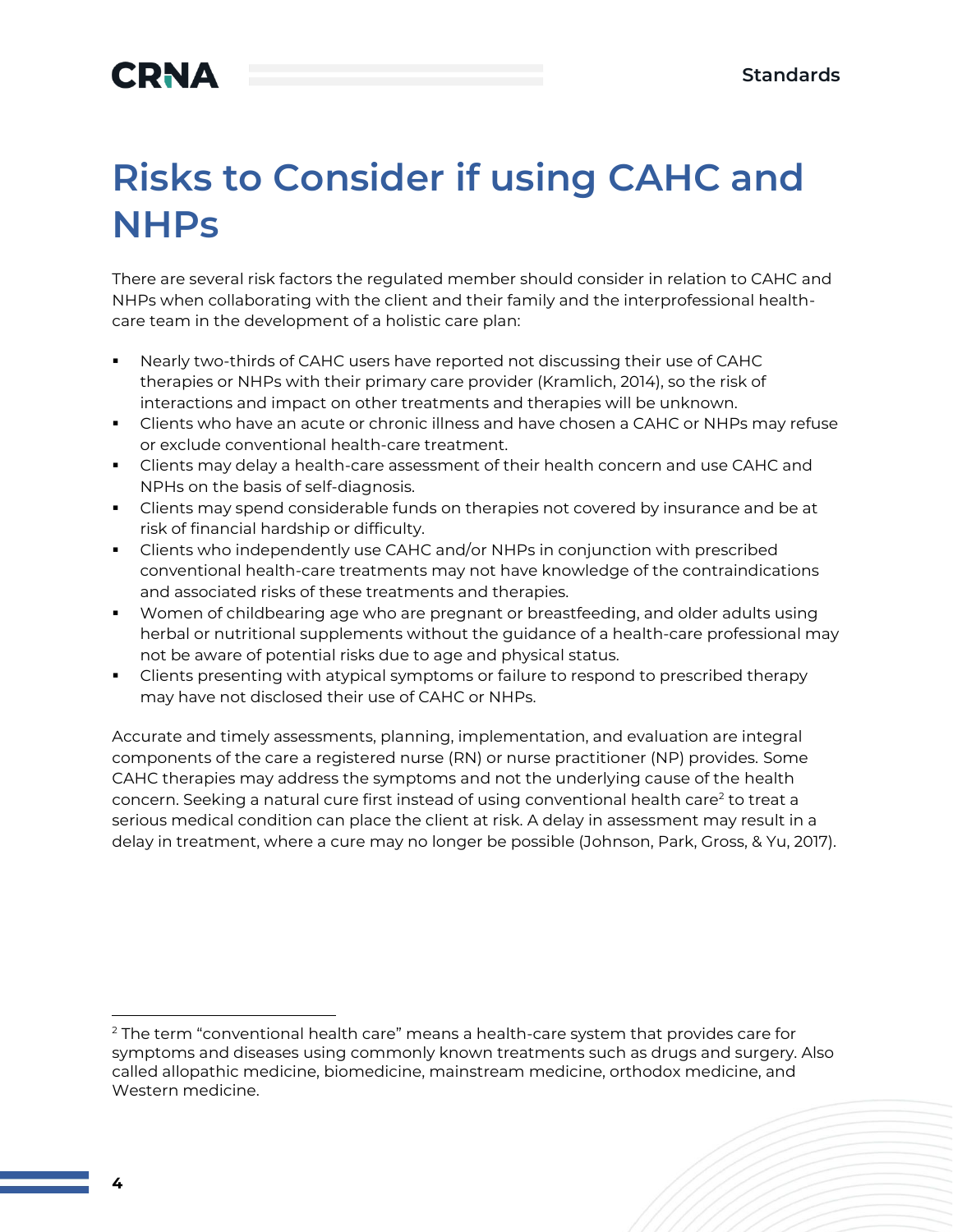# **Complementary and Alternative Health Care**

Complementary and alternative health care is an umbrella term used to describe numerous individual therapies and health-care approaches that are often considered non-conventional health care such as Aboriginal healing, chiropractic, acupuncture, Reiki, massage, and naturopathy. CAHC therapies including aromatherapy, craniosacral therapy, Ayurvedic medicine, iridology, therapeutic touch, and Reiki are performed by individuals who may or may not be regulated health professionals. It is important to note that some therapies that may be considered CAHC within the Canadian health-care context are thought of as conventional health care in other cultures (Smith & Simpson, 2003).

The World Health Organization (2008) states traditional medicine is a way of preserving indigenous medical knowledge. The *Truth and Reconciliation Commission of Canada* (2015) call to action #22 states "We call upon those who can effect change within the Canadian health-care system to recognize the value of Aboriginal health practices and use them in the treatment of Aboriginal patients in collaboration with Aboriginal healers and Elders where requested by Aboriginal patients." It is important to honour and respect these practices within the health-care context.

The *Diagnostic and Treatment Protocols Regulations* (Alta. Reg. 116/2014) defines evidence-informed practice as the conscientious, explicit, and judicious use of current best practice in making decisions about the care of a patient, integrating individual clinical expertise with the best available external clinical evidence from systematic research. Evidence-informed practice is based on successful strategies that improve client outcomes and are derived from a combination of various sources of evidence including client perspectives, research, national guidelines, policies, consensus statements, expert opinion, and quality improvement data (CARNA, 2018).

More evidence is needed to understand the impact of CAHC and NHPs in their integration with conventional health care. This information will assist in understanding and reducing the risks associated with their use. The Cancer Research UK (2014) states research of complementary and alternative health care is necessary to:

- understand how they work and confirm safety of use;
- determine if they interact with conventional health care and how they interact;
- verify whether specific therapies are effective;
- **•** test them against conventional health-care treatments to determine results;
- understand the effect they have on quality of life; and
- examine cost-effectiveness.

Evidence on the safety and efficacy of CAHC therapies can be challenging due to the smaller number and type of research studies in this area as compared to conventional health care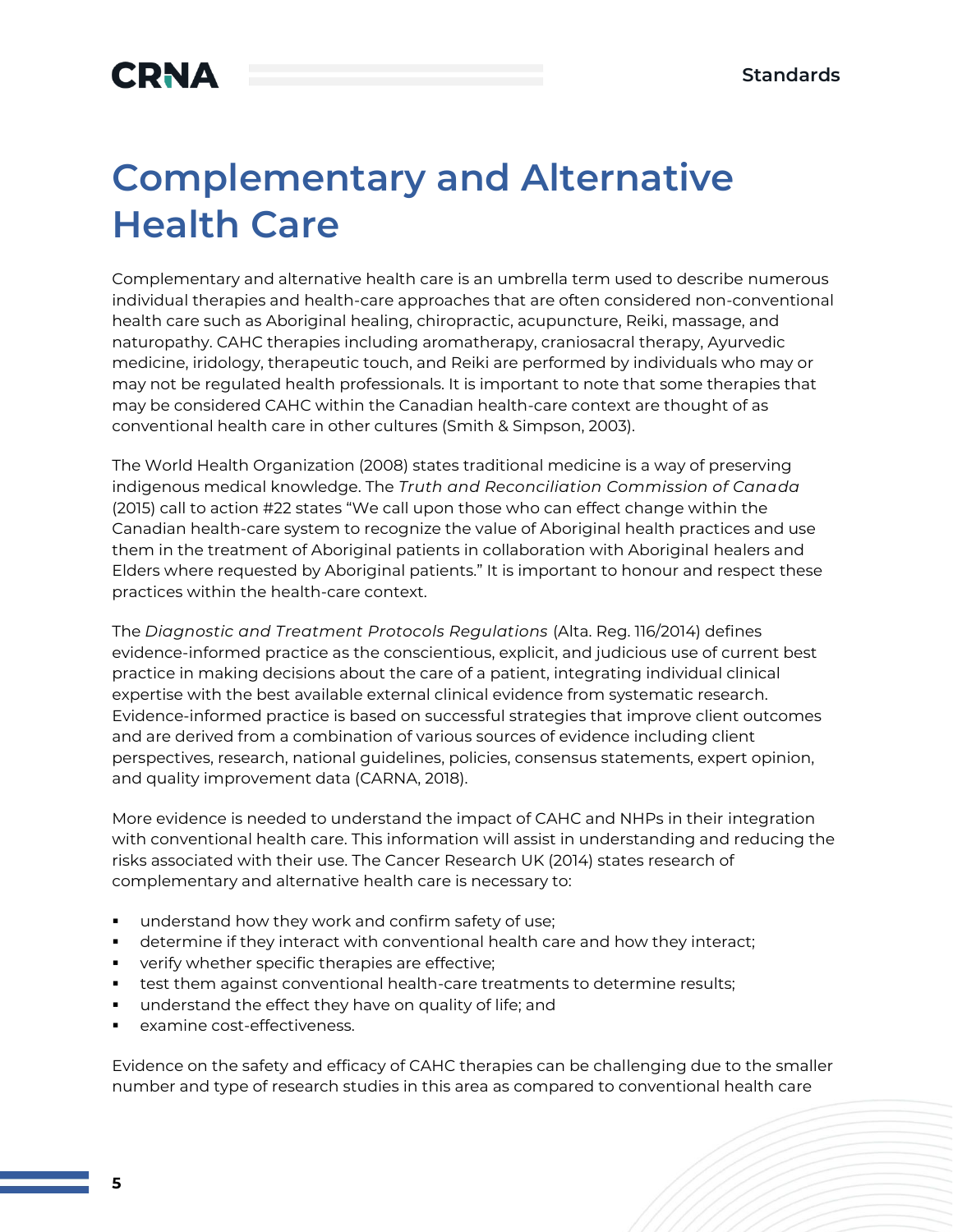

(Frass et al., 2012). This has been attributed to limitations created by using randomized controlled trials as the benchmark for accepting medical treatments and interventions, including CAHC (Golden, 2012). While some studies demonstrating the efficacy and safety of CAHC therapies have been published in professional and nursing medical journals, there are many other therapies thought to be effective due to only observed positive outcomes. There is also current research that supports various diet and nutrition that may prevent the development of certain diseases (Potter et al., 2014).

Different terms are used to describe the context of care related to CAHC and NPHs:

- Complementary a practice used together with conventional health care.
- Alternative a practice used in place of conventional health care.
- Integrative Health Care the incorporation of conventional and complementary approaches to health care. CAHC and NHPs may be a component of treatment plans for pain management, relief of symptoms in cancer patients and survivors, and promotion of healthy behaviors (NCCIH, 2017) and are a therapeutic adjunct to conventional medicine.

Vohra et al (2012) state integrative health care is "…relationship-centered care that focuses on the whole person, is informed by evidence, and makes use of all appropriate therapeutic approaches, healthcare professionals, and disciplines to achieve optimal health and healing".

A regulated member who is employed by another regulated health professional must know if they are authorized to implement or provide an intervention and ask questions to verify if the intervention is authorized for the health professional who has ordered the treatment or intervention. A regulated member can provide an intervention if it is within the scope of practice of the regulated member and they have the knowledge, skill, and are competent to do so.

## **Natural Health Products**

"Natural health products" is a general term used to describe a variety of products that are used by Canadians who wish to restore or maintain good health. They are naturally occurring substances which are mostly made from plants, but can also be made from other sources such as animals, microorganisms, and marine sources (Health Canada, 2016a). Seventy-one per cent of Canadians use NHPs (Health Canada, 2010).

NHPs include:

- vitamins and minerals
- herbal medicines such as Aboriginal, Chinese, and Western
- homeopathic medicines
- traditional medicines like Ayurvedic, Aboriginal, and Chinese medicines
- probiotics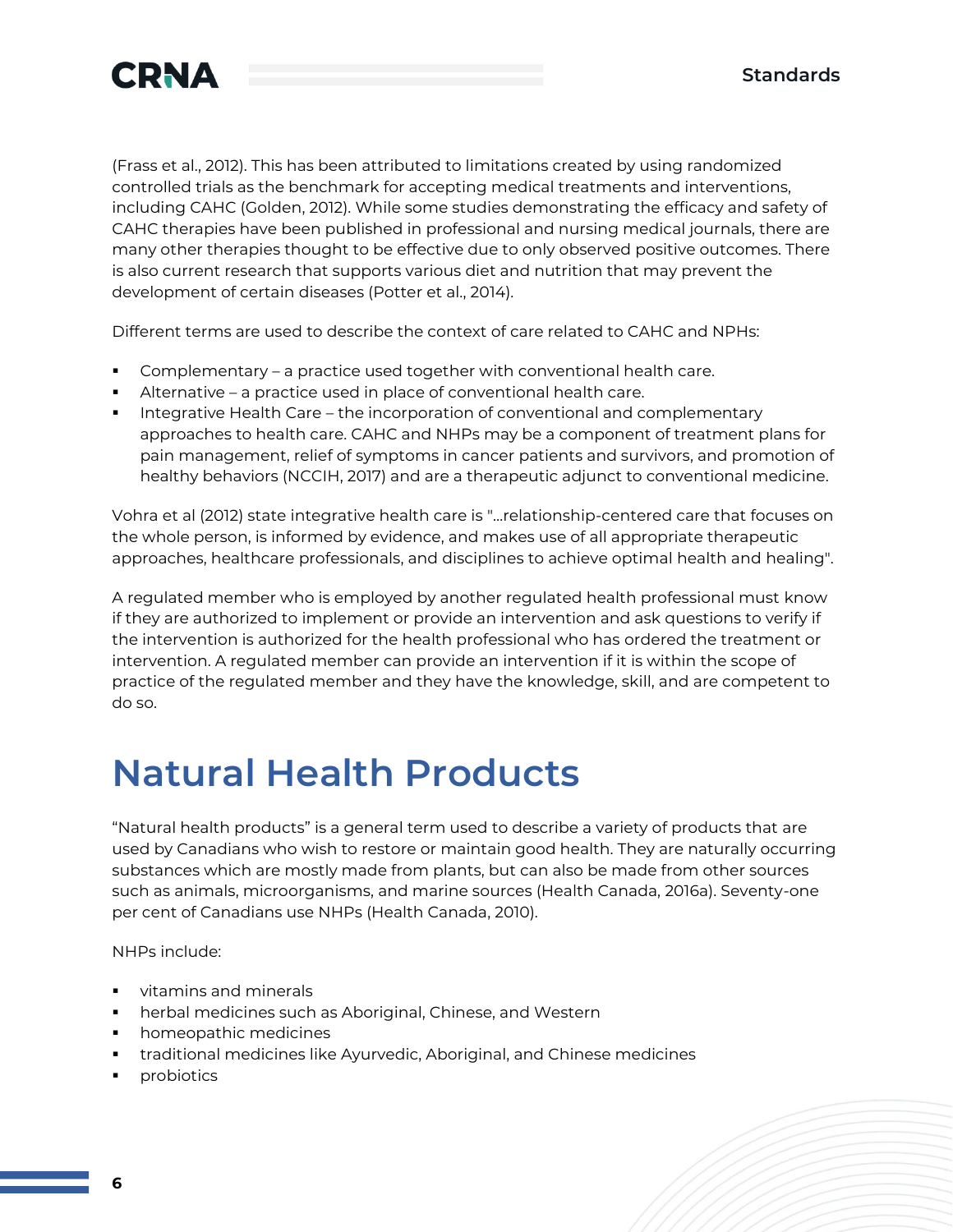

▪ products such as amino acids and essential fatty acids (Health Canada, 2015)

## **Natural Health Products Regulations**

In Canada, the *Natural Health Products Regulations* (SOR/2003-196) governs the use NHPs to ensure Canadians have access to NHPs that are safe, effective, and of high quality. Any person or company that manufactures, packages, labels, and/or imports NHPs for commercial sale in Canada, must meet the licensing requirements set out in the regulations. To obtain a license, applicants' detailed information must be given to Health Canada, e.g., medicinal ingredients, source, dose, potency, non-medicinal ingredients, and recommended use(s). Once the product is approved by Health Canada, it is issued an eight-digit Natural Product Number (NPN) or Homeopathic Medicine Number (DIN-HM) which will be printed on the product label (Health Canada, 2016b).

Product labelling ensures easy recognition of the product for purposes of reporting adverse effects. The label must include the following:

- product name
- product license number
- quantity of product in the bottle
- complete list of medicinal and non-medicinal ingredients
- **•** recommended use (including purpose or health claim, route of administration, and dose)
- any cautionary statements, warnings, contra-indications, and possible adverse reactions associated with the product
- any special storage conditions (Health Canada, 2016b)

It is important the client knows to inform their health-care practitioner of any adverse reactions to determine next steps and report the product to Health Canada. Reporting adverse reactions allows Health Canada to identify rare or serious adverse reactions, change the product safety information, issue public warnings and advisories, and/or remove unsafe products from the Canadian market (Health Canada, 2015).

## **Complementary and Alternative Health Care and Natural Health Products Initiated by Clients**

The ease of access to information, particularly through the internet and technology, has led to clients actively increasing the management of their own health by accessing complementary or alternative health care and using NHPs without a health-care assessment.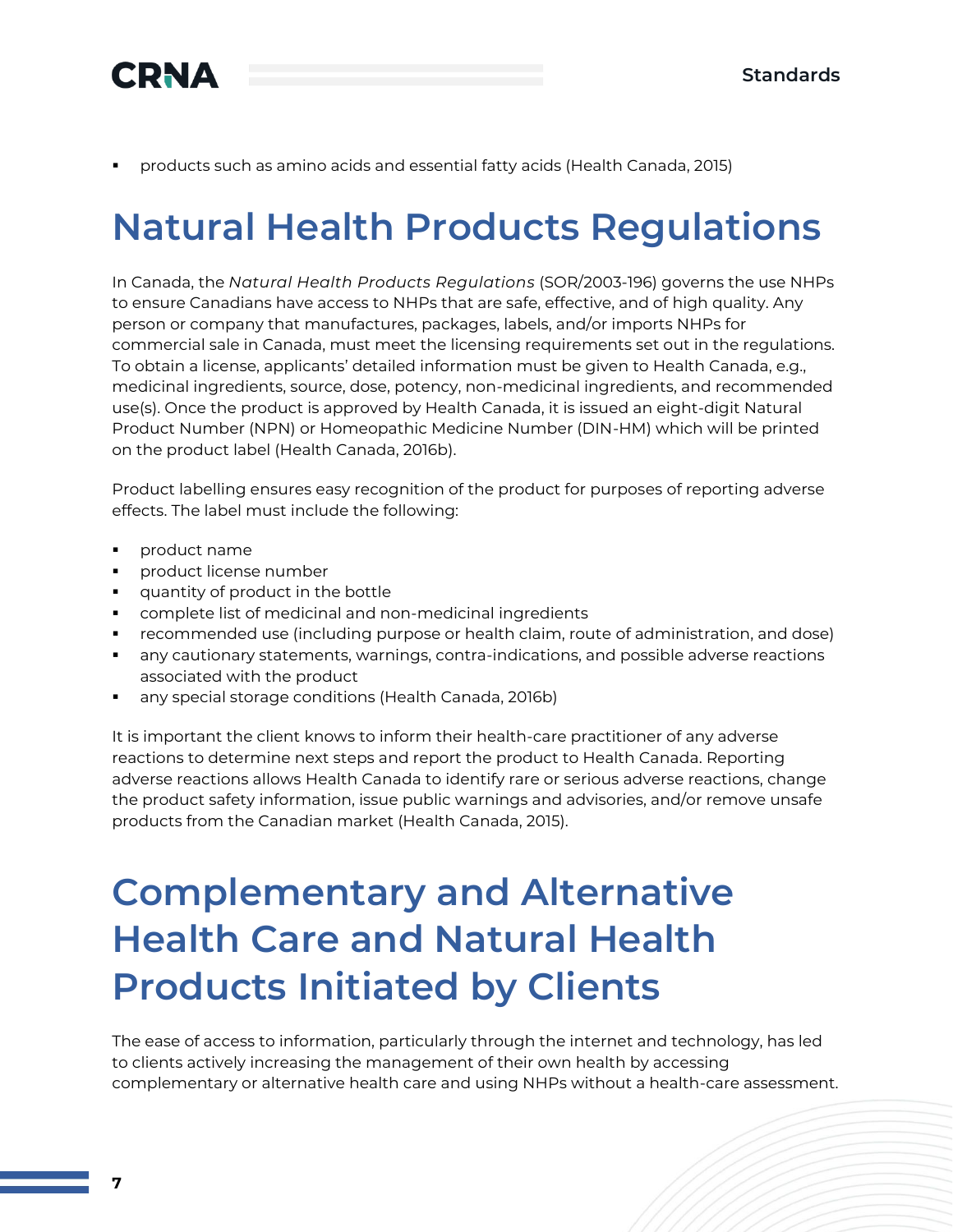

Many are searching for therapies that will relieve the symptoms of chronic or acute illness. Others have cultural practices and values that are different from conventional health care.

In situations where clients want to explore or have made a personal decision to initiate CAHC and/or self-select NHPs, the regulated member must:

- assess the use of CAHC and/or NHPs in the client's care;
- be non-judgmental in evaluating and discussing the client's exploration of the therapies;
- recognize the client's autonomy in informed decision-making;
- provide information on potential risks, benefits, costs, and limitations of the CAHC therapy, the federal NHP regulation, and/or referral to other health-care providers;
- support and assist clients in informing all health-care providers of the CAHC therapies and NHPs they are using; and
- obtain a best possible medication history that includes NHPs used by the client.

## **Standards for Complementary and Alternative Health Care and Natural Health Products in Nursing Practice**

These standards identify the expectations for regulated members of CARNA in the provision of care that includes CAHC and NHPs. The criteria illustrate how the standard must be met. The criteria are not written in order of importance.

### **Standard 1**

A regulated member is responsible and accountable for their nursing practice related to CAHC and NHPs.

#### **Criteria**

The regulated member must:

- **1.1** assess and document the client's use of CAHC and/or NHPs when completing a comprehensive health assessment;
- **1.2** perform CAHC treatments safely and competently;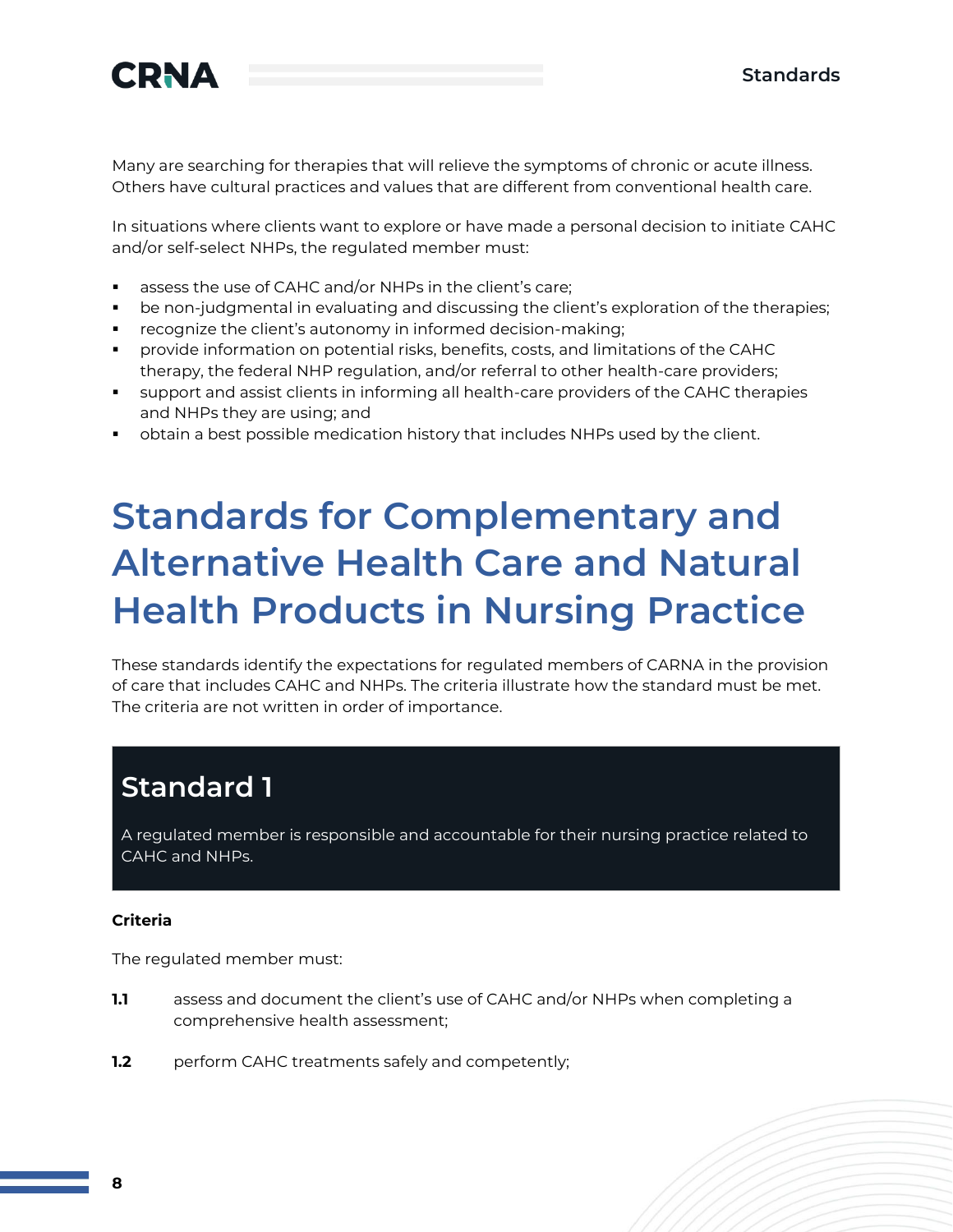

- **1.3** only administer or recommend NHPs that are approved by Health Canada;
- **1.4** follow standards for infection prevention and control when providing CAHC;
- **1.5** consult with and/or refer clients at any point in the care continuum when the client's health-care needs require the care by another health-care professional;
- **1.6** follow employer policy related to CAHC therapies and NHP use (employer policy might include identification of required education and competencies, experience, informed consent, documentation, and supervision requirements); and
- **1.7** report adverse effects of NHPs to Health Canada.

### **Standard 2**

A regulated member uses an evidence-informed approach in the selection or consideration of CAHC and NHPs and considers the benefits and risks to clients' health and safety.

#### **Criteria**

The regulated member must:

- **2.1** attain and maintain competence in the CAHC therapy they provide;
- **2.2** use critical judgment and knowledge of risks and expected outcomes (especially where evidence on safety and efficacy of a CAHC therapy or NHP is limited), to determine if the treatment is appropriate to the client situation;
- **2.3** use evidence-informed resources to determine if the CAHC therapy or NHP is safe and effective;
- **2.4** be knowledgeable of the interactions and contraindications of NHPs with other medications their client is using;
- **2.5** address unexpected effects of the CAHC therapy or NHPs; and
- **2.6** document the CAHC therapies provided and NHPs recommended in the client record. Documentation includes:
	- **a.** nursing history and assessment of the use of CAHC and NHPs,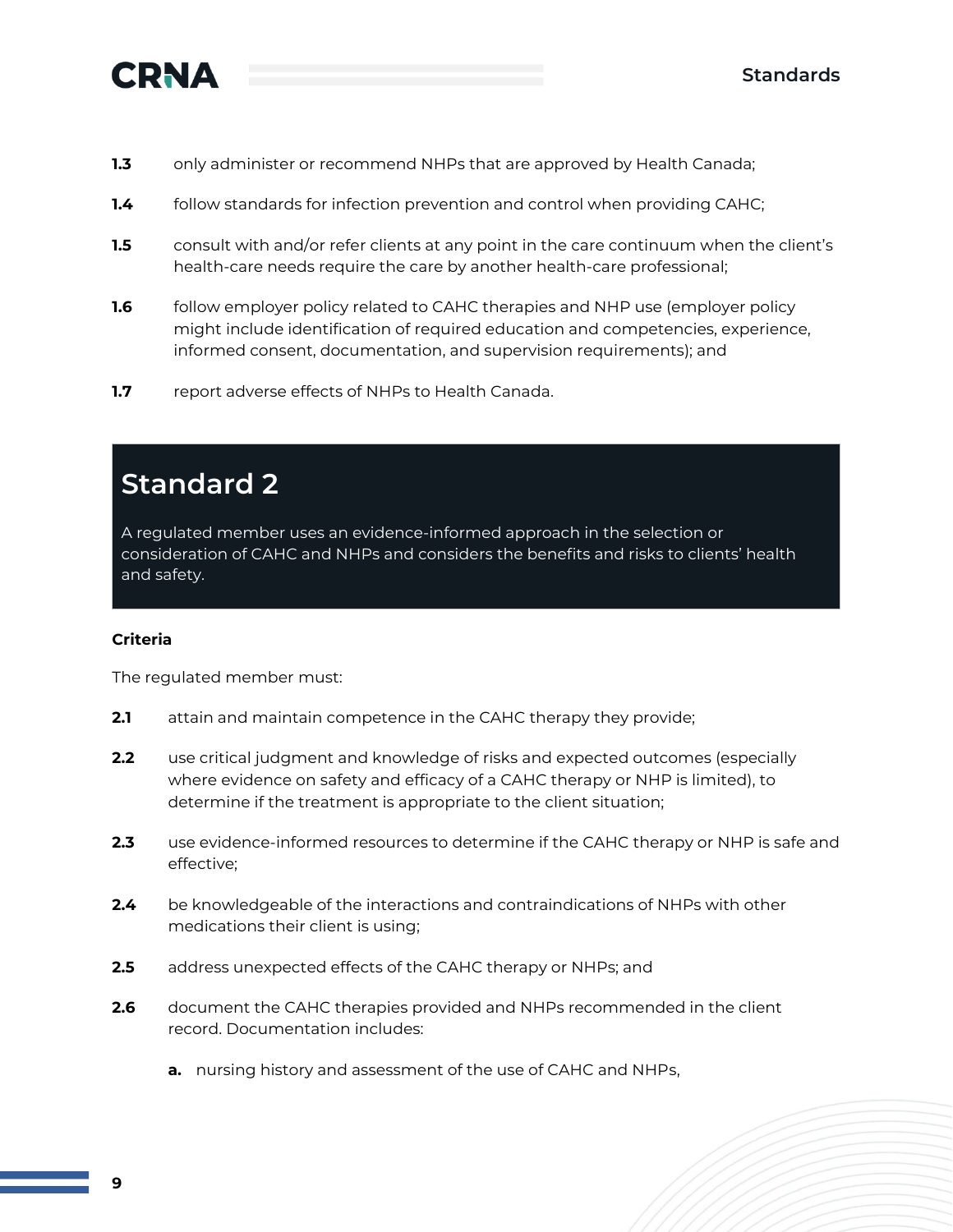



- **b.** discussion regarding the history of their health needs,
- **c.** discussion of risks and benefits of the proposed CAHC therapy or recommended NHPs, and
- **d.** planning, implementation, and evaluation of care.

### **Standard 3**

The regulated member practices ethically when providing care that includes CAHC and NHPs.

#### **Criteria**

The regulated member must:

- **3.1** respect the client's right to choose their therapy, including those that have a cultural significance, and take into account their values, customs, and spiritual beliefs without judgement or bias;
- **3.2** support an individual's choice regarding health care and educate the patient about various treatment options and the risk and benefits associated with each; and
- **3.3** obtain informed consent for treatment that is free of undue influence or misrepresentation.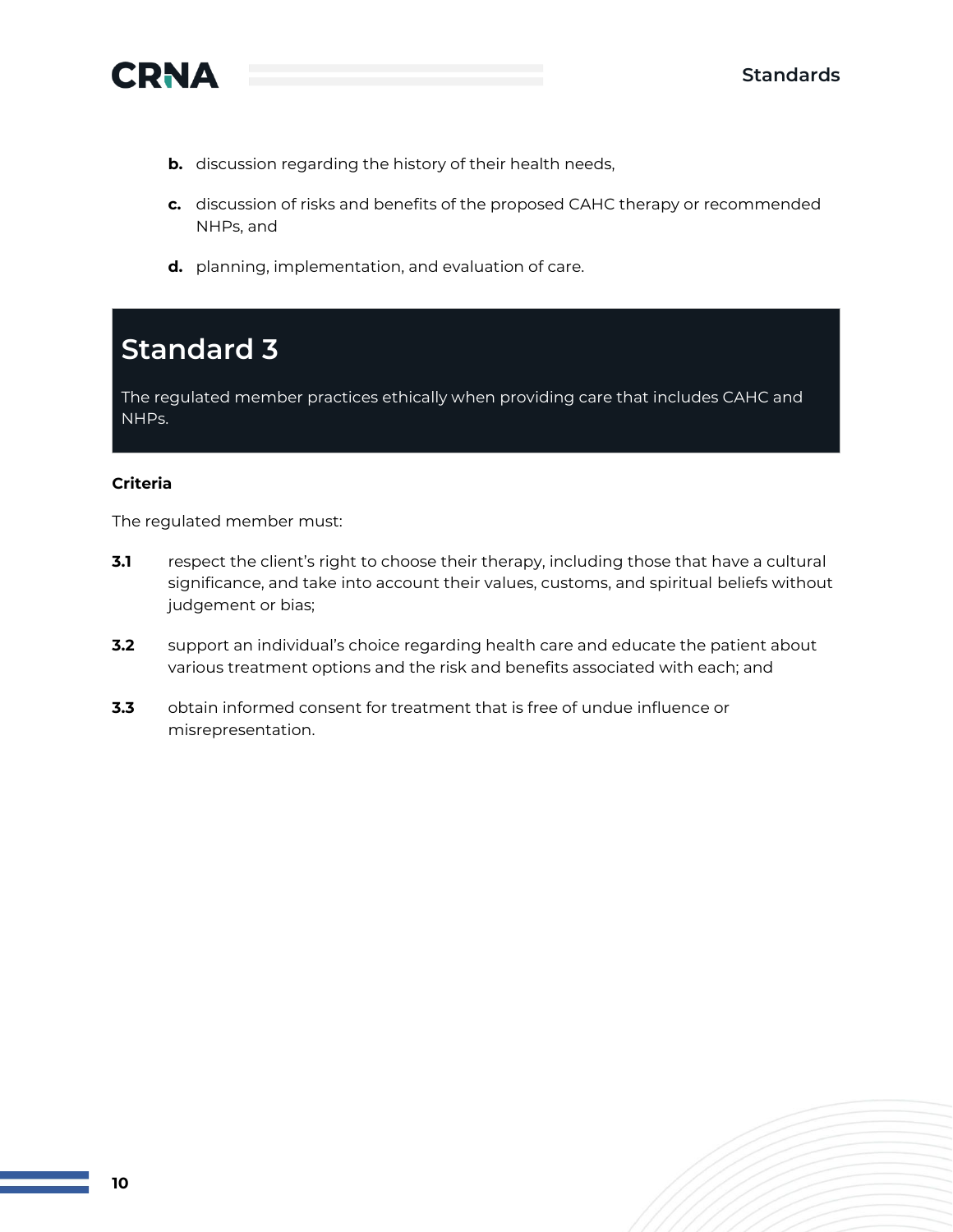

## **References**

- Canadian Nurses Association. (2017). *Code of ethics for registered nurses*. Ottawa, ON: Author.
- Canadian Nurses Protective Society. (1994). *Consent to treatment: The role of the nurse.* Ottawa, ON: Author.
- Canadian Nurses Protective Society. (2009). *Consent for the incapable adult*. Ottawa, ON: Author.
- Cancer Research UK. (2014). *About complementary and alternative therapy research*. Retrieved from *[http://about-cancer.cancerresearchuk.org/about-cancer/cancer-in](http://about-cancer.cancerresearchuk.org/about-cancer/cancer-in-general/treatment/complementary-alternative-therapies/research/about)[general/treatment/complementary-alternative-therapies/research/about.](http://about-cancer.cancerresearchuk.org/about-cancer/cancer-in-general/treatment/complementary-alternative-therapies/research/about)*
- College and Association of Registered Nurses of Alberta. (2018). *Prescribing standards for nurse practitioners*. Edmonton, AB: Author.
- College and Association of Registered Nurses of Alberta. (2013). *Practice standards for regulated members.* Edmonton, AB: Author.

College of Registered Nurses of Nova Scotia. (2017). *Complementary and alternative health care: A guideline for registered nurses and nurse practitioners* [ebook].Halifax, NS: Author. Retrieved from *[https://crnns.ca/wp](https://crnns.ca/wp-content/uploads/2015/02/Complementary-and-Alternative-Health-Care.pdf)[content/uploads/2015/02/Complementary-and-Alternative-Health-Care.pdf](https://crnns.ca/wp-content/uploads/2015/02/Complementary-and-Alternative-Health-Care.pdf)* [Accessed 13 Jun 2018]**.**

*Diagnostic and Treatment Protocols Regulations*, Alta. Reg. 116/2014.

- Frass, M., Strassl, R.P., Friehs, H., Mullner, M., Kundi, M., & Kaye, A.D. (2012). Use and acceptance of complementary and alternative medicine among the general population and medical personnel: A systematic review. *The Ochsner Journal*, *12*(1), 45-56.
- Golden, I. (2012). Beyond randomized controlled trials evidence in complementary medicine. *Journal of Evidence-Based Complementary & Alternative Medicine*, *17*(1), 72-75.
- Health Canada. (2010). *Natural health product tracking survey – 2010 final report.* Retrieved from *[http://epe.lac-bac.gc.ca/100/200/301/pwgsc-tpsgc/por](http://epe.lac-bac.gc.ca/100/200/301/pwgsc-tpsgc/por-ef/health/2011/135-09/report.pdf)[ef/health/2011/135-09/report.pdf.](http://epe.lac-bac.gc.ca/100/200/301/pwgsc-tpsgc/por-ef/health/2011/135-09/report.pdf)*
- Health Canada. (2015). *Natural and non-prescription health products.* Retrieved from *[https://www.canada.ca/en/health-canada/services/drugs-health-products/natural](https://www.canada.ca/en/health-canada/services/drugs-health-products/natural-non-prescription.html)[non-prescription.html.](https://www.canada.ca/en/health-canada/services/drugs-health-products/natural-non-prescription.html)*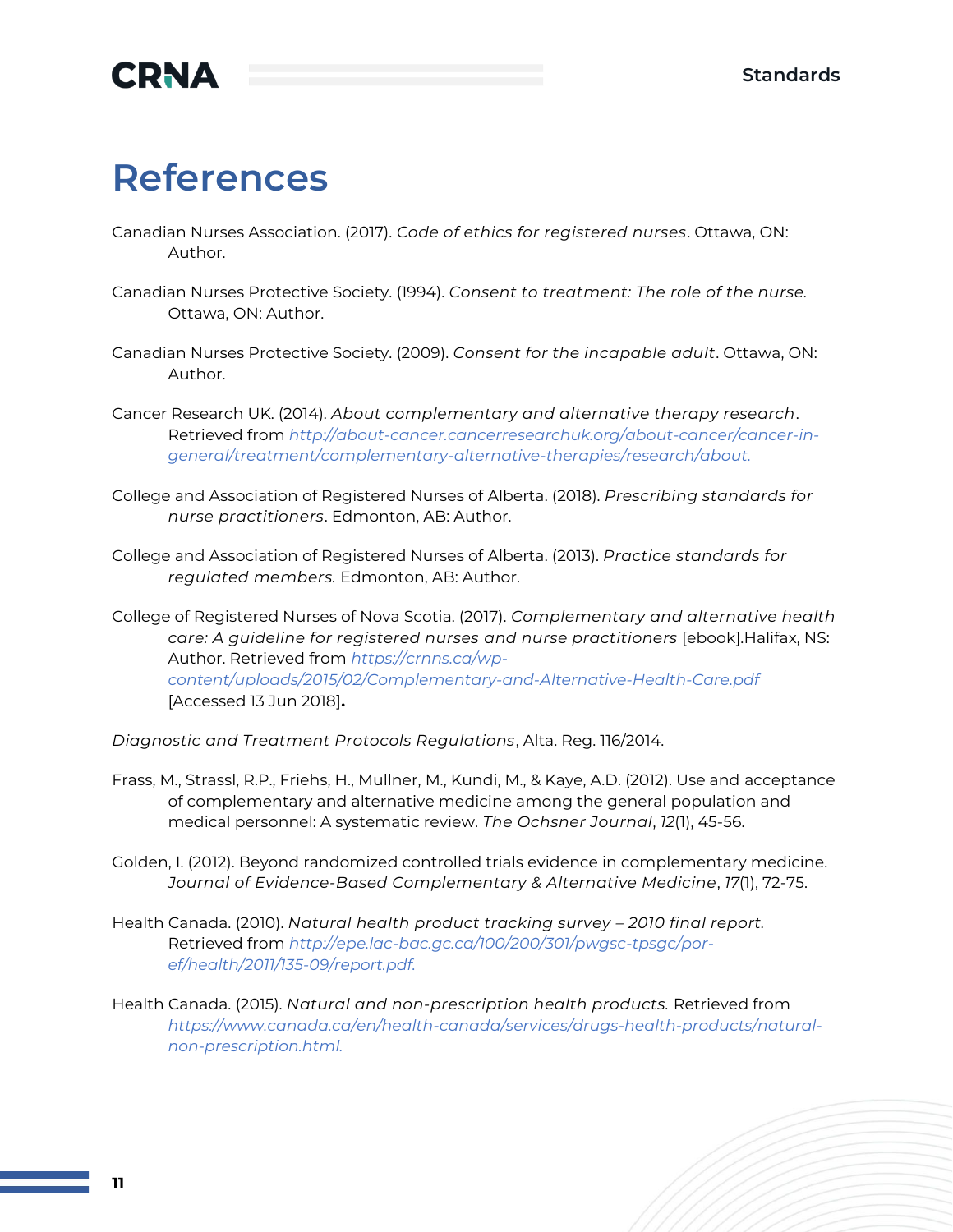

Health Canada. (2016a). *About natural health products*. Retrieved from

*[https://www.canada.ca/en/health-canada/services/drugs-health-products/natural](https://www.canada.ca/en/health-canada/services/drugs-health-products/natural-non-prescription/regulation/about-products.html)[non-prescription/regulation/about-products.html.](https://www.canada.ca/en/health-canada/services/drugs-health-products/natural-non-prescription/regulation/about-products.html)*

Health Canada. (2016b). *About natural health product regulation in Canada*. Retrieved from *[https://www.canada.ca/en/health-canada/services/drugs-health](https://www.canada.ca/en/health-canada/services/drugs-health-products/natural-non-prescription/regulation.html)[products/natural-non-prescription/regulation.html.](https://www.canada.ca/en/health-canada/services/drugs-health-products/natural-non-prescription/regulation.html)*

*Health Professions Act*, R.S.A. 2000, c. H-7.

- Johnson, S., Park, H., Gross, C. & Yu, J. (2017). Use of alternative medicine for cancer and its impact on survival. *JNCI: Journal of the National Cancer Institute*, *110*(1), 121-124.
- Kramlich, D. (2014). Introduction to complementary, alternative, and traditional therapies. *Critical Care Nurse*, *34*(6), 50-56.
- Melnyk, B., Fineout-Overholt, E., Stillwell, S., & Williamson, K. (2009). Evidence-based practice: Step by step: Igniting a spirit of inquiry. *AJN, American Journal of Nursing*, *109*(11), 49-52. doi: 10.1097/01.naj.0000363354.53883.58.
- National Center for Complementary and Integrative Health. (2017). *Complementary, alternative or integrative health: What's in a name?* Retrieved from *[https://nccih.nih.gov/health/integrative-health.](https://nccih.nih.gov/health/integrative-health)*

*Natural Health Products Regulations*, SOR/2003-196.

- Potter, P. A., Perry, A. G., Ross-Kerr, J. C., Wood, M. J., Astie, B. J., & Duggleby, W. (Eds.). (2014). *Canadian fundamentals of nursing* (5th ed.). Toronto, ON: Mosby/Elsevier Canada.
- *Registered Nurses Profession Regulation*, Alta. Reg. 232/2005.
- Smith, M. J., & Simpson, J. E. (2003, November). Alternative practices and products: A survival guide. *Health Policy Research Bulletin*, *2003*(7), 3-5.
- The World Health Organization. (2008). *Herbal medicine research and global health: An ethical analysis* [online]. Retrieved from *[http://www.who.int/bulletin/volumes/86/8/07-](http://www.who.int/bulletin/volumes/86/8/07-042820/en/) [042820/en/](http://www.who.int/bulletin/volumes/86/8/07-042820/en/)* [Accessed 12 Jun 2018].
- Truth and Reconciliation Commission of Canada. (2015). *Honouring the truth, reconciling*  for the future: Summary of the final report of the truth and reconciliation *commission of Canada* [online]. Retrieved from *[http://www.myrobust.com/websites/trcinstitution/File/Reports/Executive\\_Summary\\_](http://www.myrobust.com/websites/trcinstitution/File/Reports/Executive_Summary_English_Web.pdf) [English\\_Web.pdf](http://www.myrobust.com/websites/trcinstitution/File/Reports/Executive_Summary_English_Web.pdf)* [Accessed 12 Jun 2018].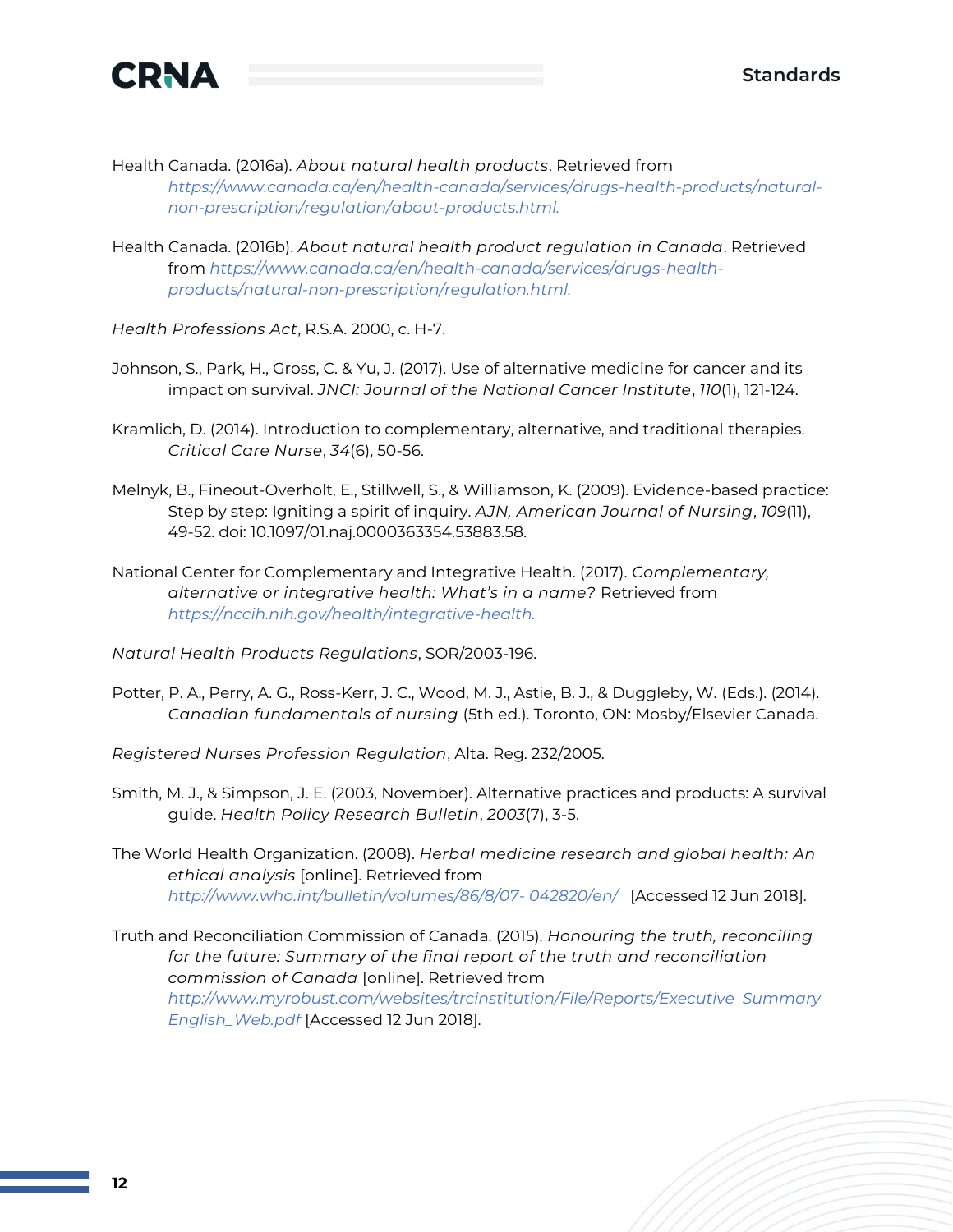

- Vohra, S., Surette, S., Mittra, D., Rosen, L., Gardiner, P., & Kemper, K. (2012). Pediatric integrative medicine: pediatrics' newest subspecialty? *BMC Pediatrics*, *12*(1). doi: 10.1186/1471-2431- 12-123.
- Wallen, G., Mitchell, S., Melnyk, B., Fineout-Overholt, E., Miller-Davis, C., Yates, J., & Hastings, C. (2010). Implementing evidence-based practice: Effectiveness of a structured multifaceted mentorship programme. *Journal of Advanced Nursing*, *66*(12), 2761- 2771. doi: 10.1111/j.1365-2648.2010.05442.x.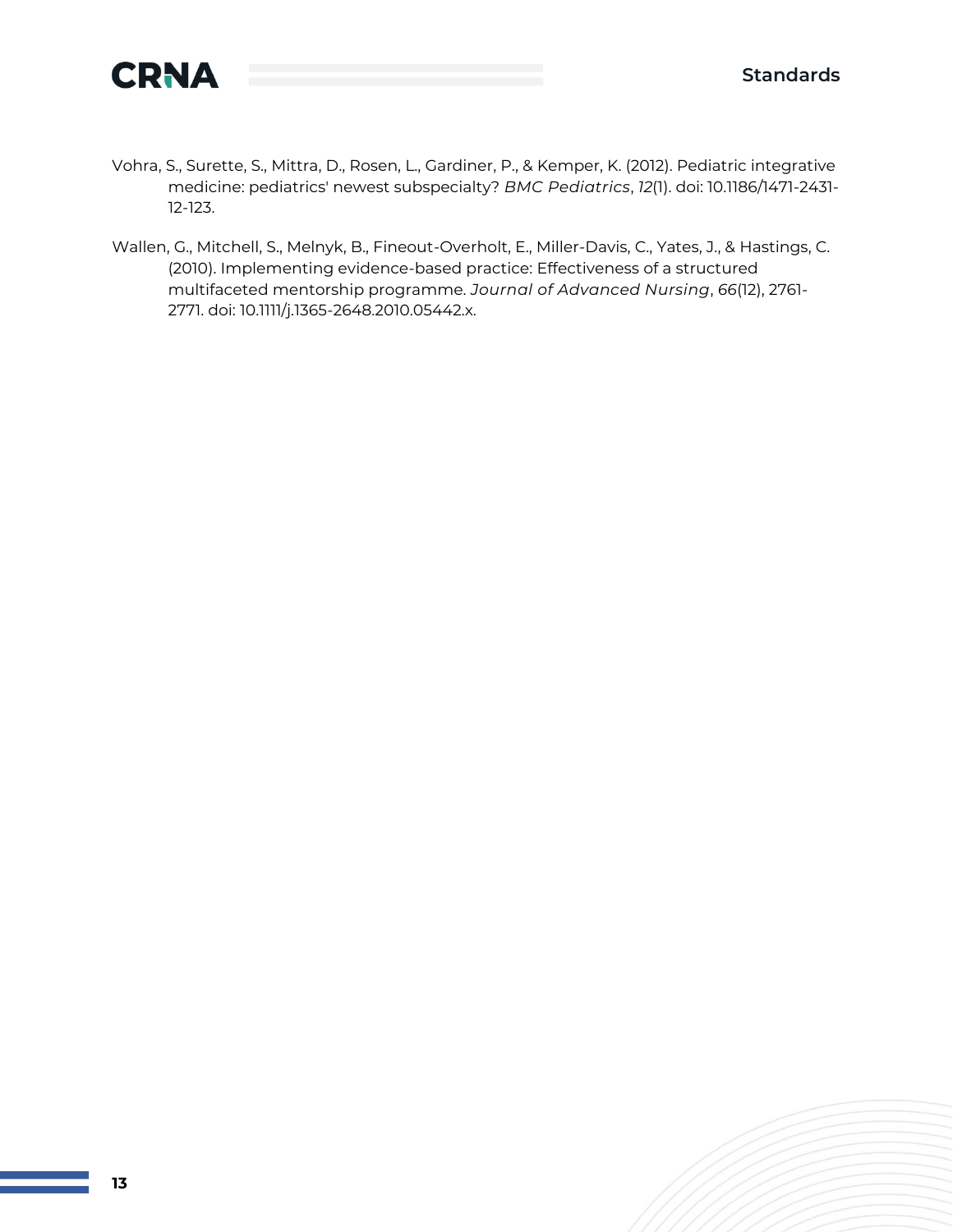# **Appendix A: Guidelines for Determining if a Specific Intervention Should Become a Part of Registered Nursing Practice**

From the CARNA document *Health Professions Act: Standards for Registered Nurses in the Performance of Restricted Activities* (2005):

A number of health professionals may be authorized to perform a specific restricted activity. Factors influencing which health professional will perform the restricted activity intervention in a given situation include:

- authorization by the professional's regulatory college to perform the restricted activity;
- needs of the client;
- context of care including the acuity/stability/complexity of the client;
- service delivery model;
- knowledge and competency of the health-care professional;
- availability of health professionals in the practice setting; and
- continuity of care within the setting.

The practice of registered nurses (RNs), like that of other health-care professionals, is constantly evolving. In the assessment of client care and nursing practice, employers and RNs may identify interventions/tasks within a restricted activity authorized for RNs that they are not currently performing. Assessment of the clinical situation may indicate that it would be reasonable for an RN to perform that restricted activity intervention. The following guidelines have been identified to provide assistance to administrators, managers and RNs in determining if interventions within a restricted activity category should be incorporated as a part of RNs' practice in that particular practice setting.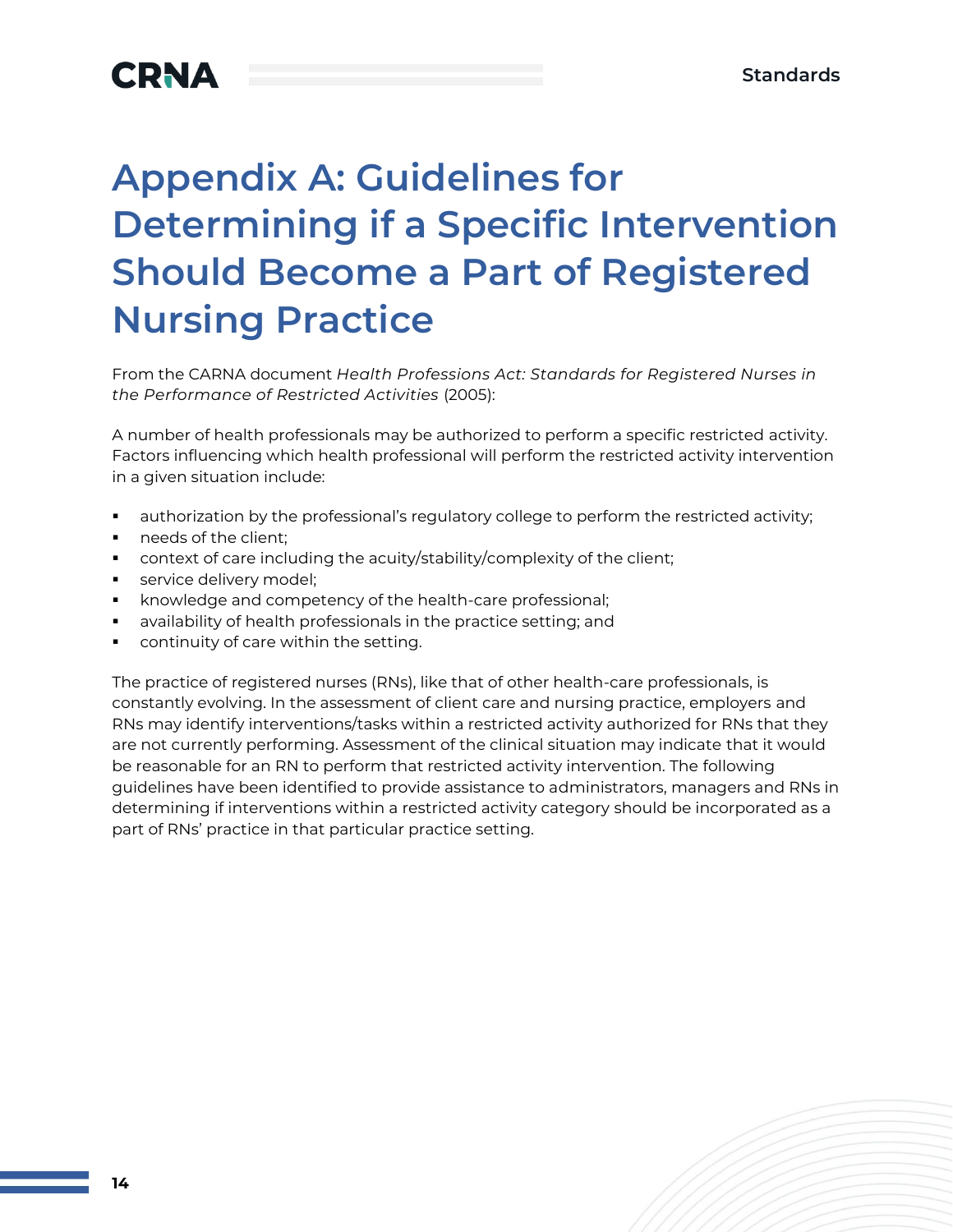### **Guideline One: Assessment of Client Need, Intent and Purpose of the Restricted Activity Intervention**

The determination of whether or not a registered nurse performs a specific intervention/task within a restricted activity category must be mutually agreed upon between registered nurses and other health-care professionals in the practice setting.

The determination of whether or not an RN performs a specific intervention/task within a restricted activity category must be mutually agreed upon between RNs and other healthcare professionals in the practice setting. The determination should be supported by institutional policy, be the same on any shift and driven by the needs of the client, not by the desire for convenience of health-care professionals. For example, the RN may be the only available provider in a practice setting during the night shift who has a competency in a particular restricted activity intervention. If the RN is not allowed to perform this intervention on a day shift, they should not be allowed to perform it on nights. Additionally, if the person was not competent to provide the intervention, it does not matter if they are the only available provider – they must not perform the activity.

### **Guideline Two: Knowledge and Skill to Perform the Restricted Activity Intervention Safely**

The responsibility for attaining and maintaining competence in the restricted activity intervention is held jointly by registered nurses and their employers.

The responsibility for attaining and maintaining competence in the restricted activity intervention is held jointly by RNs and their employers. One of the important factors to consider when decisions are made as to whether or not a particular restricted activity intervention should become a part of nursing practice is the opportunity to maintain competence.

The RN is expected to:

- identify his/her own learning needs with respect to the restricted activity intervention;
- practise only within his/her areas of competence; and
- utilize available educational resources to attain and maintain competency in the activity.

Employers have the responsibility to: